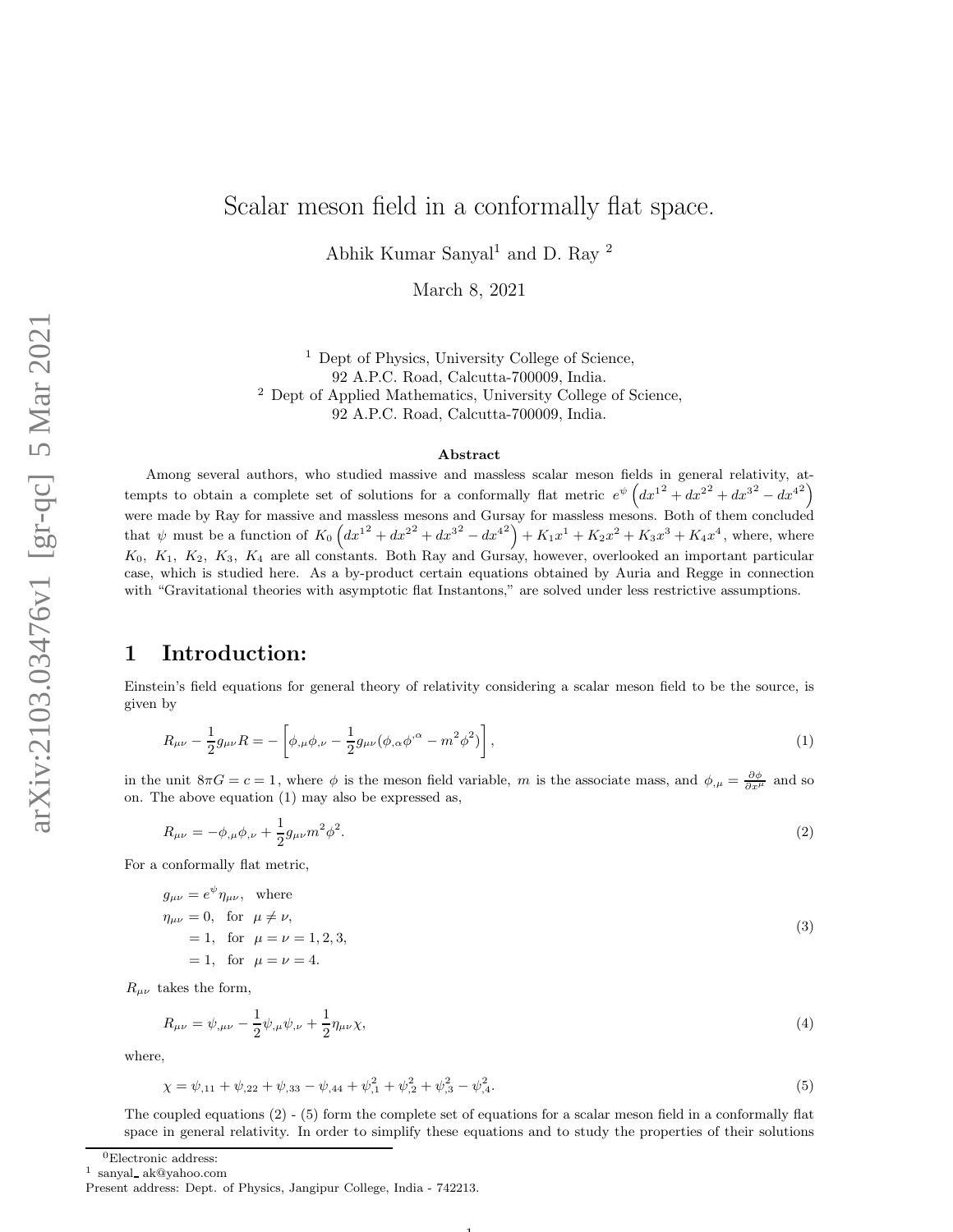Ray [1] noted that for  $\phi = \text{const}$  the solution of the above-mentioned set of coupled equations is found quite simply, while for  $\phi \neq \text{const}$ , the coupled equations lead to

$$
\left(e^{-\frac{\psi}{2}}\right)_{,\mu} = \eta P_{,\mu} + \rho Q_{,\mu},\tag{6}
$$

$$
\frac{1}{2}e^{-\frac{\psi}{2}}\phi_{,\mu} = \eta_{,\phi}P_{,\mu} + \rho_{,\phi}Q_{,\mu},\tag{7}
$$

$$
2\eta_{,\phi\phi} + \eta = \xi(\phi)\eta_{,\phi},\tag{8}
$$

$$
2\rho_{,\phi\phi} + \rho = \xi(\phi)\rho_{,\phi},\tag{9}
$$

where,  $\eta = \eta(\phi)$  and  $\rho = \rho(\phi)$ , and [2]

$$
P = Ax^1 + A_1 x^4,\tag{10}
$$

$$
Q = \frac{1}{2}B\left(x^{1^2} + x^{2^2} + x^{3^2} - x^{4^2}\right) + B_1x^1 + B_x^2 + B_3x^3 + B_4x^4.
$$
\n<sup>(11)</sup>

In the above,  $A, A_1, B, B_1, B_2, B_3, B_4$  are constants. From (6) and (7) Ray [1] obtained

$$
2e^{-\frac{\epsilon}{2}}\left(\frac{\eta\rho_{,\phi}}{\eta_{,\phi}}-\rho\right)=\frac{f(Q)}{e^{\frac{f(Q)}{2}}},\tag{12}
$$

where  $\epsilon = \int \frac{\eta d\phi}{\eta_{,\phi}}$ , and f is a function of Q. Since the left-hand side of Eq. (12) is a function of  $\phi$  and the right-hand side of Eq. (12) is a function of Q, it was argued by Ray [?] that from Eq. (12) one gets  $\phi = \phi(Q)$ . However, it is obvious from Eq. (12) that there arises another possibility which is

$$
2e^{-\frac{\epsilon}{2}}\left(\frac{\eta\rho_{,\phi}}{\eta_{,\phi}}-\rho\right)=\frac{f(Q)}{e^{\frac{f(Q)}{2}}}=K_1,
$$
\n(13)

where  $K_1$  is a constant. In this case  $\phi$  need not be a function of Q. In the present paper we shall see whether this previously left out possibility of  $\phi$  not being a function of  $Q$  leads to some new solutions. Also we explore whether the results obtained here can be suitably modified so as to be applied in the case of gravitational instantons (Sec. 3).

### 2 New solutions for scalar meson field:

In search of solutions that may have been left out by Ray [1] we require that

$$
\eta_{,\phi} \neq 0, \text{ and } \frac{\rho_{,\phi}}{\eta_{,\phi}} \neq \text{constant},\tag{14}
$$

and also

$$
Q_{,\mu} \neq 0, \text{ and } \frac{P_{,\mu}}{Q_{,\mu}} \neq \text{constant.}
$$
 (15)

The reason for making these requirements is that, if Eq. (14) is not satisfied from Eq. (7), one gets

$$
\phi = \phi(KP + K_1Q),\tag{16}
$$

where K and  $K_1$  are constants. In view of the set of Eqs. (1.7), the above equation is essentially of the same form as  $\phi = \phi(Q)$ . Similarly if Eq. (15) holds, then from Eq. (7) one gets  $\phi = \phi(Q)$ . Since all the solutions of the form  $\phi = \phi(Q)$  are already given by Ray [1], there is no need to look for such solutions. Now from the set of Eqs. (1.5) one can write,

$$
\psi = \psi(P, Q), \qquad \phi = \phi(P, Q),
$$
  
\n
$$
\left(e^{-\frac{\phi}{2}}\right)_{,P} = \eta, \qquad \left(e^{-\frac{\phi}{2}}\right)_{,Q} = \rho,
$$
  
\n
$$
\frac{1}{2}e^{-\frac{\phi}{2}}\phi_{,P} = \eta_{,\phi}, \qquad \frac{1}{2}e^{-\frac{\phi}{2}}\phi_{,Q} = \rho_{,Q}.
$$
\n(17)

Now, the  $\phi =$  constant surfaces are given by,

$$
\eta_{,\phi}dP + \rho_{,\phi}dQ = 0. \tag{18}
$$

 $\Omega$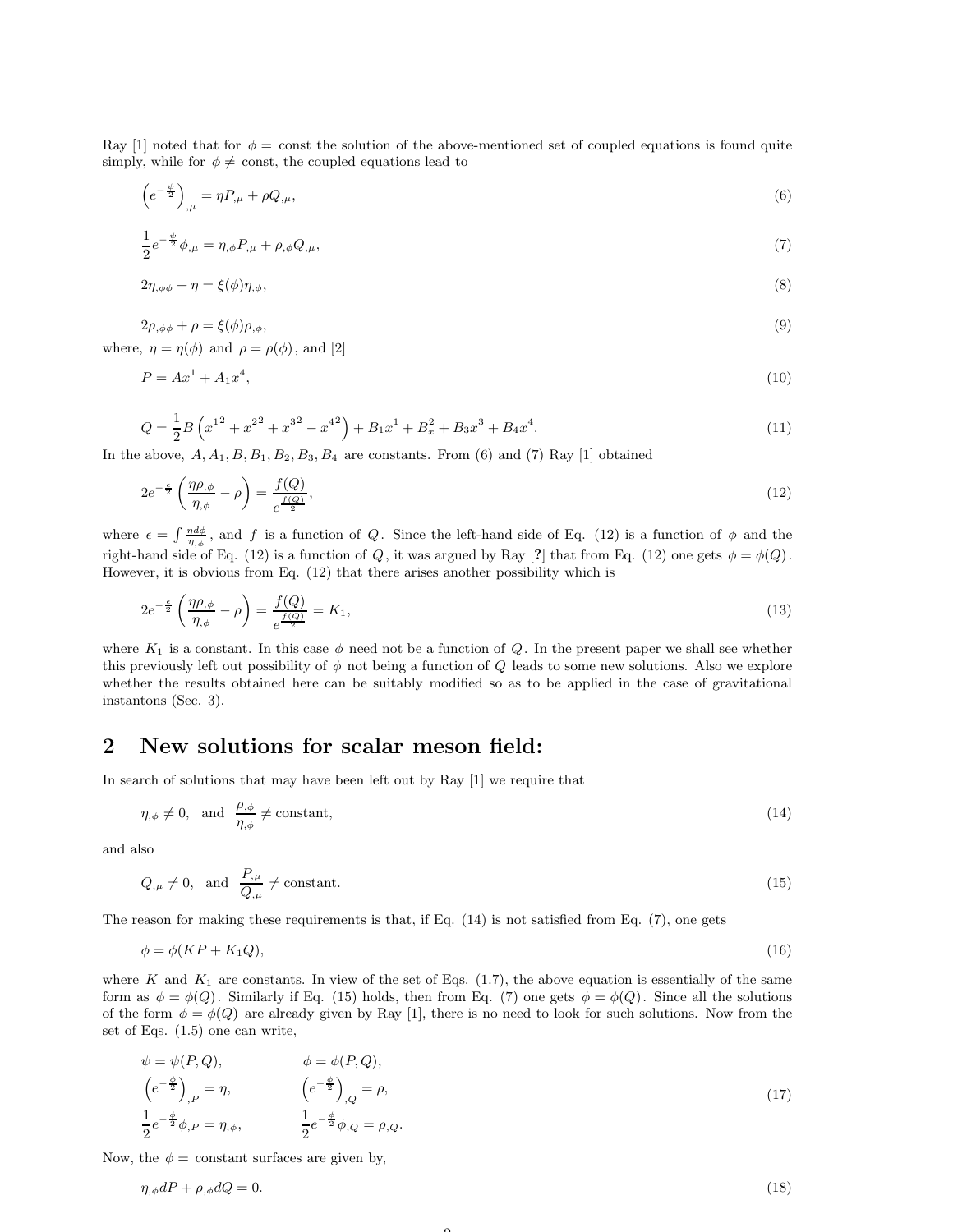Integrating, treating  $\phi$  as a constant, we find

$$
\eta_{,\phi} P + \rho_{,\phi} Q = \lambda_{,\phi}.\tag{19}
$$

From Eqs. (14) and (15) we get

$$
(\eta P + \rho Q)_{,\mu} = \lambda_{,\mu} \phi_{,\mu} + \left(e^{-\frac{\psi}{2}}\right)_{,\mu}.\tag{20}
$$

Integrating and absorbing the constant of integration we get

$$
\eta P + \rho Q = \lambda + e^{-\frac{\psi}{2}}.\tag{21}
$$

Differentiating Eq.  $(19)$  with respect to P, we get

 $\mathbf{a}^{\dagger}$ 

$$
(\eta_{,\phi\phi}P + \rho_{,\phi\phi} - \lambda_{,\phi\phi})\phi_{,P} + \eta_{,\phi} = 0. \tag{22}
$$

From Eq. (17) we obtain

$$
(2\lambda_{,\phi\phi} + \lambda) - (2\eta_{,\phi\phi} + \eta)P - (2\rho_{,\phi\phi} + \rho)Q = 0.
$$
\n(23)

From Eqs.  $(8)$ ,  $(9)$  and  $(15)$  we get

$$
2\lambda_{,\phi\phi} + \lambda = \xi(\phi)\lambda_{,\phi}.\tag{24}
$$

Clearly, from Eqs. (8), (9) and (24),  $\eta$ ,  $\rho$ ,  $p$ , and  $\lambda$  are found to be the solutions of the same ordinary linear second-order differential equation, and since in view of Eq. (14)  $\eta$ ,  $\rho$ , and P are linearly independent, there exists two constants D and  $D_1$  such that  $\lambda = \eta D + \rho D_1$ . Now from Eqs. (19) and (24), we find

$$
\eta_{,\phi}(P - D) + \rho_{,\phi}(Q - D_1) = 0,\tag{25}
$$

$$
\eta(P - D) + \rho(Q - D_1) = e^{-\frac{\psi}{2}}.
$$
\n(26)

Further, Eq. (13) gives

$$
2e^{-\frac{\epsilon}{2}}\left(\frac{\eta\rho_{,\phi}}{\eta_{,\phi}}-\rho\right)=K_1.\tag{27}
$$

Substituting  $\eta$  and  $\eta_{,\phi}$ , from Eq. (25) and (26) and simplifying we get

$$
e^{\frac{\psi}{2}} = \left[\frac{2}{K_1}(D_1 - Q)\right]e^{-\frac{\epsilon}{2}}.
$$
\n(28)

Now differentiating Eq. (25) with respect to  $\phi$  and using (7), we get

$$
\frac{1}{2}e^{-\frac{\psi}{2}} + (P - D)\eta_{,\phi\phi} = (D_1 - Q)\rho_{,\phi\phi}.
$$
\n(29)

Now substituting  $e^{-\frac{\psi}{2}}$  from Eq. (28) we have

$$
(P-D)\eta_{,\phi\phi} = (D_1 - Q) \left[ \rho_{,\phi\phi} - \frac{K_1 e^{\frac{\epsilon}{2}}}{4} \right].
$$
\n(30)

From Eqs. (30), (25) and (26) we get

$$
\eta_{,\phi\phi}\rho_{,\phi} = \eta_{,\phi}\rho_{,\phi\phi} - \eta_{,\phi}K_1\left(\frac{e^{\frac{\epsilon}{2}}}{4}\right). \tag{31}
$$

Let us now choose

 $P - D = P_1$ , and  $Q - D_1 = Q_1$ , (32)

so that

$$
\alpha = \frac{P_1}{Q_1},\tag{33}
$$

where,

$$
P = Ax^1 + A_1x^4 - D,\tag{34}
$$

 $\Omega$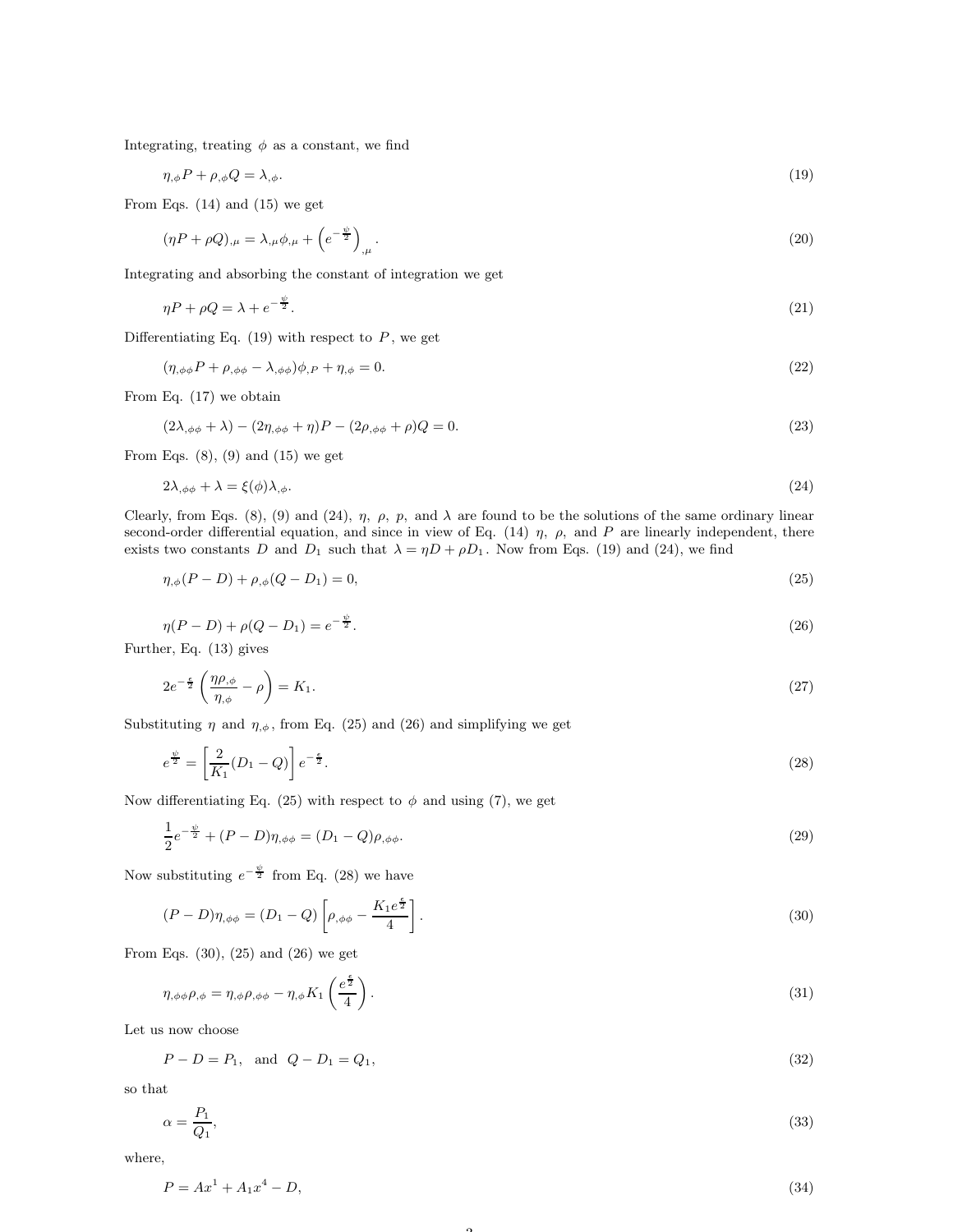and

$$
Q_1 = \frac{1}{2}B\left(x^{1^2} + x^{2^2} + x^{3^2} - x^{4^2}\right) + B_1x^1 + B_2x^2 + B_3x^3 + B_4x^4 - D_1,
$$
\n(35)

also

$$
\phi = \phi(\alpha). \tag{36}
$$

Now,

$$
\phi_{,\mu} = \frac{\phi_{,\alpha} P_{1,\mu}}{Q_1} - \left(\frac{P_1}{Q_1^2}\right) \phi_{\alpha} Q_{1,\mu}.\tag{37}
$$

Comparing the above equation with Eq.  $(7)$  and noting that P and  $P_1$  differ by a constant and likewise Q and  $Q_1$  we get

$$
2e^{\frac{\psi}{2}}\eta_{,\phi} = \frac{\phi_{,\alpha}}{Q_1},\tag{38}
$$

$$
2e^{\frac{\psi}{2}}\rho_{,\phi} = \phi_{,\alpha}\left(\frac{P_1}{Q_1^2}\right). \tag{39}
$$

The general scalar meson field equation is

$$
-2e^{\frac{\psi}{2}}\left(e^{-\frac{\psi}{2}}\right)_{,\mu\nu} = -\phi_{,\mu}\phi_{,\nu} + \frac{1}{2}g_{\mu\nu}m^2\phi^2.
$$
\n(40)

From Eq. (38) we get

$$
\left(e^{-\frac{\psi}{2}}\right)_{,\mu\nu} = \frac{Q_{1,\mu\nu}}{F} - \frac{F_{,\alpha}}{F^2} (Q_{1,\mu}\alpha_{,\nu} + Q_{1,\nu}\alpha_{,\mu} + Q_{1,\alpha_{,\mu\nu}}) + \frac{Q_{1}\alpha_{,\mu}\alpha_{,\nu}}{F^2} \left(2\frac{F_{,\alpha}^2}{F} - F_{,\alpha\alpha}\right),\tag{41}
$$

where,

$$
F = \frac{\phi_{,\alpha}}{2\eta_{,\phi}} = Q_1 e^{\frac{\psi}{2}}.
$$
\n<sup>(42)</sup>

### Case-I:

Let  $\mu \neq \nu$ . Equation (40) therefore becomes

$$
\alpha_{,\mu}\alpha_{,\nu}\left[\frac{Q_1}{F^2}\left(2\frac{F_{,\alpha}^2}{F} - F_{,\alpha\alpha}\right) - \phi_{,\alpha}^2 \frac{Q_1}{2F}\right] = \frac{F_{,\alpha}}{F^2}(Q_{1,\mu}\alpha_{,\nu} + Q_{1,\nu}\alpha_{,\mu} + Q_{1}\alpha_{,\mu\nu}).\tag{43}
$$

Again, from the set of Eqs. (2.11) we get

 $(\alpha Q_1)_{,\mu\nu} = P_{1,\mu\nu} = 0, \quad for \quad \mu \neq \nu,$  (44)

which gives

 $Q_{1,\mu}\alpha_{,\nu} + Q_{1,\nu}\alpha_{,\mu} + Q_1\alpha_{,\mu\nu} = 0, \quad for \quad \mu \neq nu.$  (45)

Finally, from Eq. (43) we therefore get

$$
\frac{1}{F}\left(2\frac{F_{,\alpha}^{2}}{F} - F_{,\alpha\alpha}\right) - \frac{1}{2}\phi_{,\alpha}^{2} = 0.
$$
\n(46)

Case-II:

Let  $\mu = \nu$ . Using equation (40) and (46) it can easily be shown that the field equation for  $\mu = \nu$  turns out to be

$$
\frac{F_{,\alpha}}{F}(A - B\alpha) = B + \frac{F^2 m^2 \phi^2}{4Q_1}.
$$
\n(47)

Now, since A, B and m are constants, F and  $\phi$  are functions of  $\alpha$ , while  $Q_1$  is not a function of  $\alpha$ . So Eq. (47) can hold only if  $m = 0$ . So Eqs. (47) and (46) give

$$
F = \frac{C}{A - B\alpha},\tag{48}
$$

 $\phi = 2\sqrt{2} \ln(A - B\alpha),$ 

where,

$$
\alpha = \frac{P_1}{Q_1} = \frac{Ax^1 + A_1x^4 - D}{\frac{1}{2}B\left(x^{12} + x^{22} + x^{32} - x^{42}\right) + B_1x^1 + B_2x^2 + B_3x^3 + B_4x^4 - D_1}.\tag{49}
$$

4

In the above,  $A$ ,  $B$  and  $C$  are all constants.